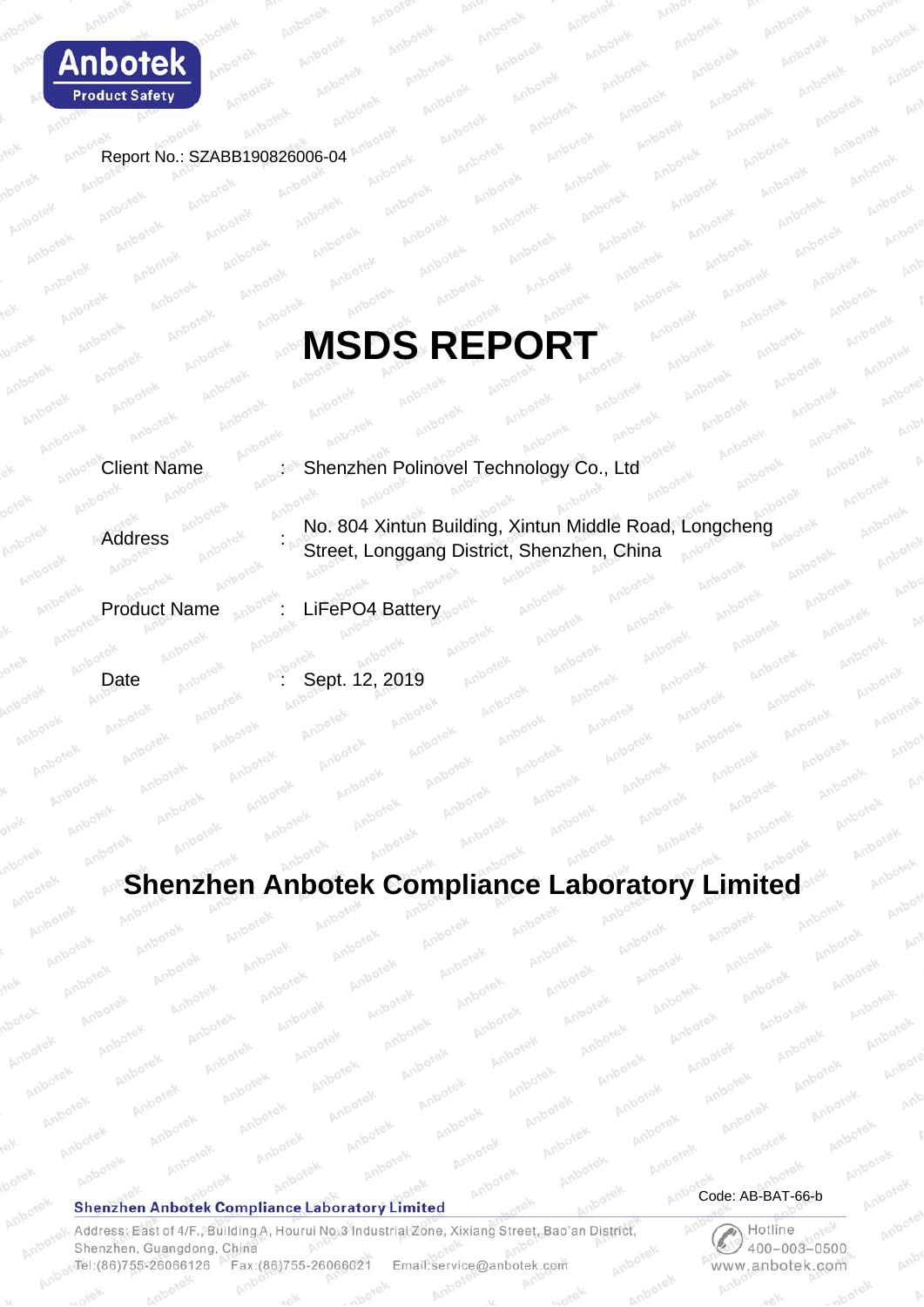

Report No.: SZABB190826006-04

# **MATERIAL SAFETY DATA SHEET**

|                    | 1. Chemical Product and Company Identification<br>Anbotek                                                                            |
|--------------------|--------------------------------------------------------------------------------------------------------------------------------------|
| Sample name:       | Anbotek<br>LiFePO4 Battery<br>Anbotek                                                                                                |
| Battery model:     | Anbotek<br>Anbotek<br>HD12100                                                                                                        |
| Rating:            | Anbotek<br>Nominal Voltage: 12.8V<br>Anbotek<br>Anbotek<br>Rated Capacity: 110Ah, 1.408KWh<br>Anbotek<br>Weight: 14.916kg<br>Anbotek |
| Manufacturer:      | Shenzhen Polinovel Technology Co., Ltd                                                                                               |
| Address:           | No. 804 Xintun Building, Xintun Middle Road, Longcheng Street,<br>Longgang District, Shenzhen, China                                 |
| Factory:           | Shenzhen Polinovel Technology Co., Ltd                                                                                               |
| Address:           | No. 804 Xintun Building, Xintun Middle Road, Longcheng Street,<br>Longgang District, Shenzhen, China                                 |
| Telephone no:      | +86-755-2890 6569<br>Anbotek                                                                                                         |
| Fax:⊮              | Anbotek                                                                                                                              |
| Anbotek<br>E-mail: | Anbotek<br>Anbotek<br>Anbotek<br>Anbotek                                                                                             |
| Date of received:  | Anbotek<br>Anbotek<br>Sept. 10, 2019<br>Anbotek<br>Anbotek                                                                           |
| Date of report:    | Anbotek<br>Anbotek<br>Anbotek<br>Sept. 11, 2019<br>Anbotek                                                                           |



#### **Shenzhen Anbotek Compliance Laboratory Limited**

Address: East of 4/F., Building A, Hourui No.3 Industrial Zone, Xixiang Street, Bao'an District, Shenzhen, Guangdong, China Tel:(86)755-26066126 Fax:(86)755-26066021 Email:service@anbotek.com

Code: AB-BAT-66-b

Hotline  $400 - 003 - 0500$ www.anbotek.com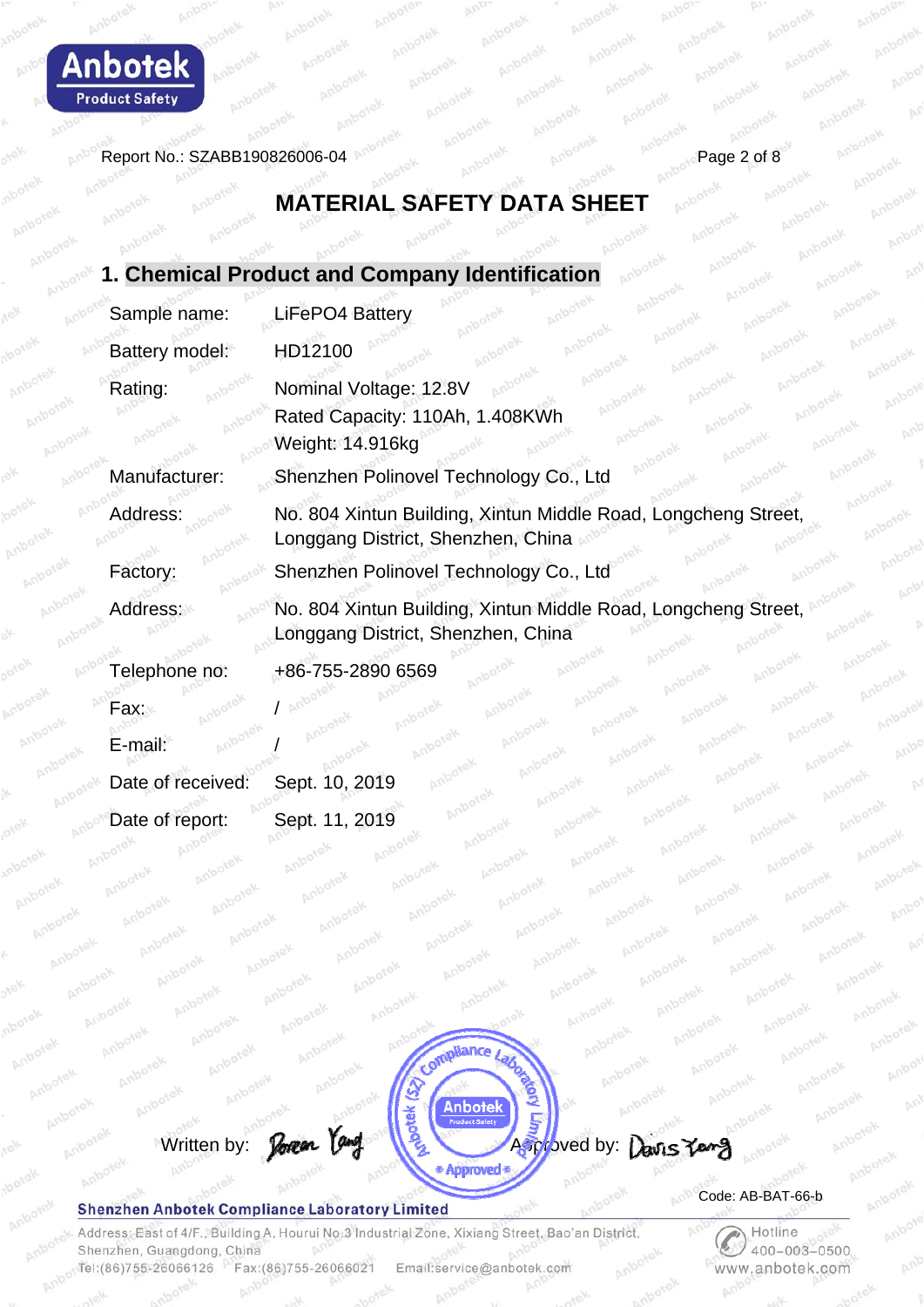Report No.: SZABB190826006-04 Page 3 of 8

| <b>Percent of Content</b>                                | <b>CAS No.</b> |
|----------------------------------------------------------|----------------|
| Lithium iron phosphate (LiFePO <sub>4</sub> )<br>25%~30% | 12057-17-9     |
| $8\% - 12\%$                                             | 7782-42-5      |
| 15%~22%                                                  | 21324-40-3     |
| $5% - 8%$                                                | 7429-90-5      |
| 10%~15%                                                  | 7440-50-8      |
| $3% - 5%$                                                |                |
| $0.5\% - 1\%$                                            | 7440-02-0      |
| 22%~30%                                                  | 7439-89-6      |
|                                                          |                |

# **2. Composition/Information on Ingredients**

## **3. Hazards Summarizing**

# **Danger sort:** N/A

#### **Routes of entry:**

- 1. Eyes and Skin-When leaking, the electrolyte solution contained in the battery irritates to ocular tissues and the skin.
- 2. Inhalation-Respiratory (and eye) irritation may occur if fumes are released due heat or an abundance of leaking batteries.
- 3. Ingestion-The ingestion of the battery can be harmful. Content of open battery can cause serious chemical burns of mouth, esophagus and gastrointestinal tract.

#### **Health harm:**

Exposure to leaking electrolyte from ruptured or leaking battery can cause:

- 1. Inhalation-Burns and irritation of the respiratory system, coughing, wheezing, and shortness of breath.
- 2. Eyes-Redness, tearing, burns. The electrolyte is corrosive to all ocular tissues.
- 3. Skin-The electrolyte is corrosive and causes skin irritation and burns.
- 4. Ingestion-The electrolyte solution causes tissue damage to throat and gastrointestinal track.

**Environment harm:** Not necessary under conditions of normal use. **Explosion danger:** The battery may be explosive at high temperature (above 150°C) or exposing to the fire.

#### **Shenzhen Anbotek Compliance Laboratory Limited**

Address: East of 4/F., Building A, Hourui No.3 Industrial Zone, Xixiang Street, Bao'an District Shenzhen, Guangdong, China Tel:(86)755-26066126 Fax: (86) 755-26066021 Email:service@anbotek.com

#### Code: AB-BAT-66-b

Hotline  $400 - 003 - 0500$ ww.anbotek.com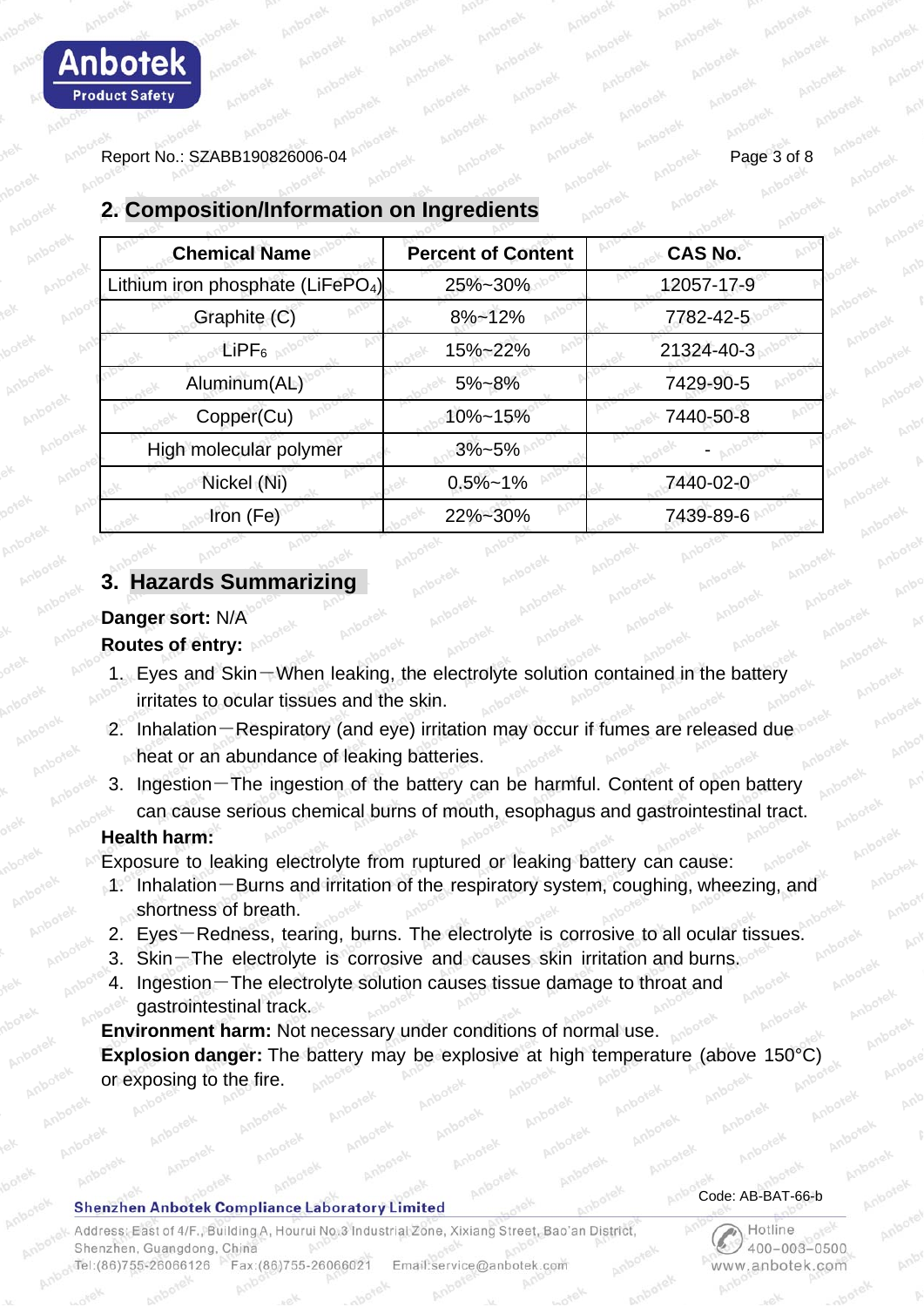

Report No.: SZABB190826006-04

# **4. First Aid Measures**

**Skin contact:** Not anticipated. If the battery is leaking and the contained material contacts the skin, flush with copious amounts of clear water for at least 15 minutes. **Eye contact:** Not anticipated. If the battery is leaking and the contained material contacts eyes, flush with copious amounts of clear water for at least 15 minutes. Get medical attention at once.

**Inhalation:** Not anticipated. If the battery is leaking, remove to fresh air. If irritation persists, consult a physician.

**Ingestion:** Not anticipated. If the battery is leaking and the contained material is ingested, rinse mouth and surrounding area with clear water at once. Consult a physician immediately for treatment.

# **5. Fire Fighting Measures**

**Unusual Fire and Explosion Hazards:** Battery may explode or leak potentially hazardous vapors subject to: exposed to excessive heat (above the maximum rated temperature as specified by the manufacturer) or fire, over-charged, short circuit, punctured and crushed.

**Hazardous Combustion Products:** Fire, excessive heat, or over voltage conditions may produce hazardous decomposition products. Damaged batteries can result in rapid heating and the release of flammable vapors.

**Extinguishing Media:** Dry chemical type extinguishers are the most effective means to extinguish a battery fire. A  $CO<sub>2</sub>$  extinguisher will also work effectively.

**Fire Fighting Procedures:** Use a positive pressure self-contained breathing apparatus if batteries are involved in a fire. Full protective clothing is necessary. During water application, caution is advised as burning pieces of flammable particles may be ejected from the fire.

# **6. Accidental Release Measures**

The material contained within the battery would only be released under abusive conditions. In the event of battery rupture and leakage, collect all the released materials that are not hot or burning in an appropriate waste disposal container while wearing proper protective clothing and ventilate the area. Placed in approved container and disposed according to the local regulations.

# **7. Handling and Storage**

### **Handling:**

1. Batteries are designed to be recharged. However, improperly charging a battery may

#### **Shenzhen Anbotek Compliance Laboratory Limited**

Address: East of 4/F., Building A, Hourui No.3 Industrial Zone, Xixiang Street, Bao'an District, Shenzhen, Guangdong, China Email:service@anbotek.com Tel:(86)755-26066126 Fax:(86)755-26066021

Hotline  $400 - 003 - 0500$ www.anbotek.com

Code: AB-BAT-66-b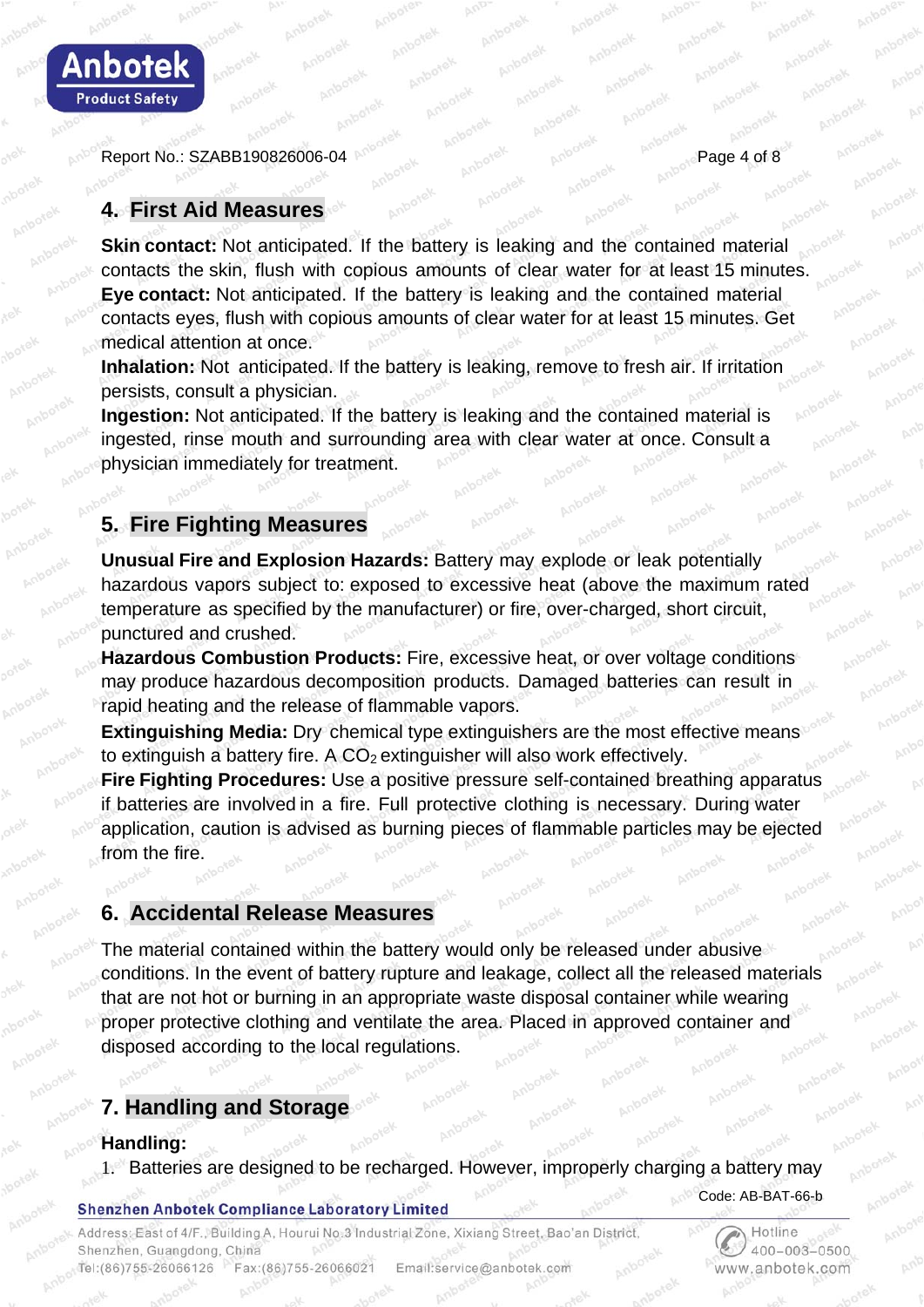

#### Report No.: SZABB190826006-04 Page 5 of 8

cause the battery to flame. When charging the battery, use dedicated chargers and follow the specified conditions.

- 2. Never disassemble or modify a battery.
- 3. Do not immerse, throw, and wet a battery in water.
- 4. Should a battery unintentionally be crushed, thus releasing its contents, rubber gloves must be used to handle all battery components. Avoid the inhalation of any vapors that may be emitted.
- 5. Short circuit causes heating. In addition, short circuit reduces the life of the battery and can lead to ignition of surrounding materials. Physical contact with to short-circuited battery can cause skin burn.
- 6. Avoid reversing the battery polarity, which can cause the battery to be damaged or flame.
- 7. In the event of skin or eye exposure to the electrolyte, refer to Section 4, First Aid Measures.

#### **Storage:**

- 1. Batteries should be separated from other materials and stored in a noncombustible, well ventilated, sprinkler-protected structure with sufficient clearance between walls and battery stacks. Do not place batteries near heating equipment, nor expose to direct sunlight for long periods.
- 2. Do not store batteries above 35°C or below -20°C. Store batteries in a cool (about 20°C±5°C) in a long time, dry and ventilated area that is subject to little temperature change. Elevated temperatures can result in reduced battery cycle life. Battery exposure to temperatures in excess of 60°C will result in the battery venting flammable liquid and gases.
	- Keep batteries in original package until use and do not jumble them.

# **8. Exposure Controls/Personal Protection**

**Engineering Controls:** Keep away from heat and open flame. **Ventilation:** Not necessary under conditions of normal use. In case of abuse, use adequate mechanical ventilation (local exhaust) for the battery that vent gas or fumes.

**Respiratory Protection:** Not necessary under conditions of normal use. If battery is

burning, leave the area immediately. During fire fighting fireman should use self-contained breathing, full-face respiratory equipment. Fires may be fought but only from safe fire fighting distance, evacuate all persons from the area of fire immediately. **Eye Protection:** Not necessary under conditions of normal use. Use safety glasses with side shields if handling a leaking or ruptured battery.

#### **Shenzhen Anbotek Compliance Laboratory Limited**

#### Code: AB-BAT-66-b

Address: East of 4/F., Building A, Hourui No.3 Industrial Zone, Xixiang Street, Bao'an District, Shenzhen, Guangdong, China Tel:(86)755-26066126 Fax:(86)755-26066021 Email:service@anbotek.com

Hotline  $400 - 003 - 0500$ vww.anbotek.com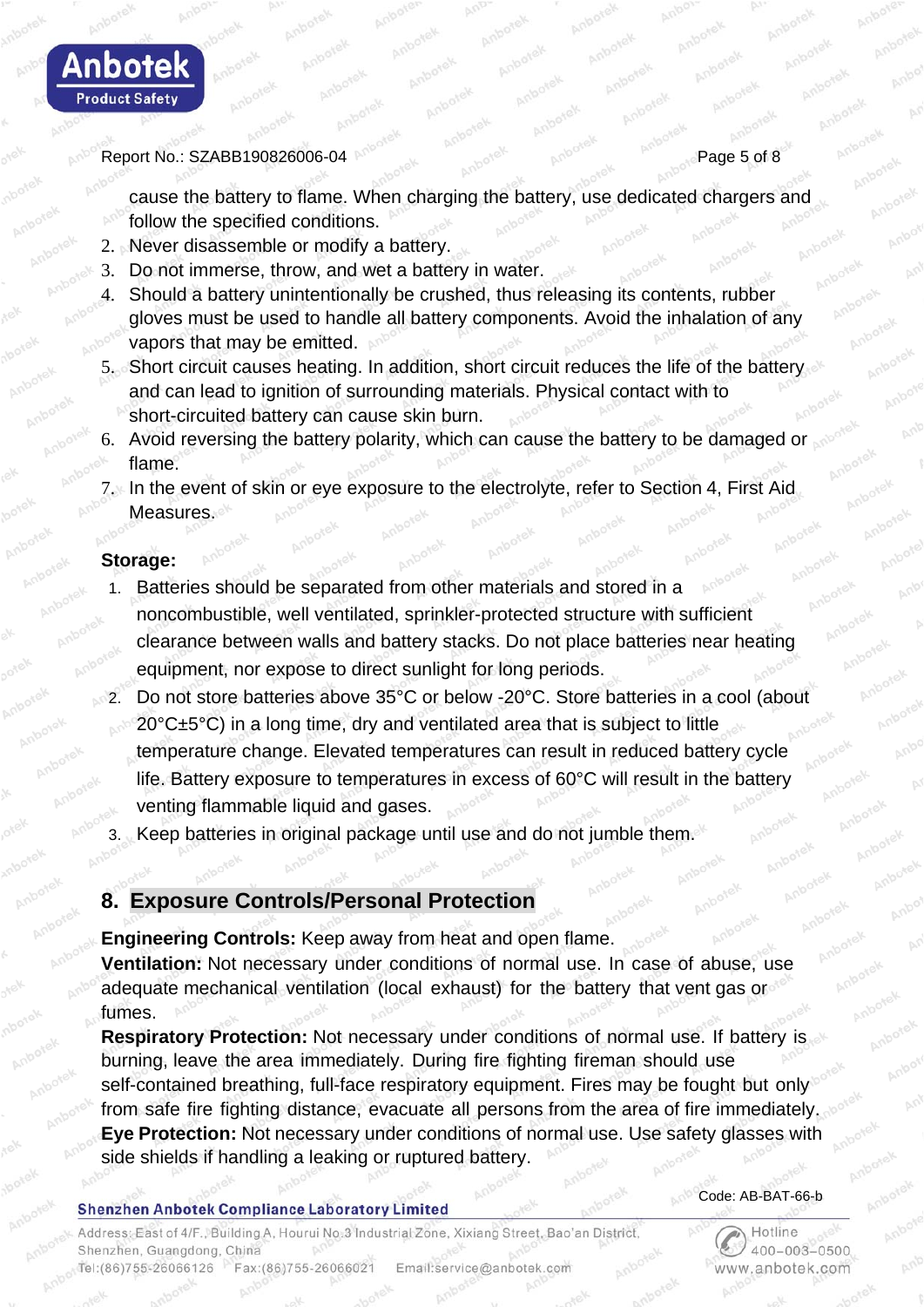

#### Report No.: SZABB190826006-04 Page 6 of 8

**Body Protection:** Not necessary under conditions of normal use. Use rubber apron and protective working in case of handling a leaking of ruptured battery. **Protective Gloves:** Not necessary under conditions of normal use. Use chemical resistant rubber gloves if handling a leaking or ruptured battery. **Others:** Use good chemical hygiene practice. Wash hands thoroughly after cleaning-up a battery spill caused by leaking battery. No eating, drinking, or smoking in battery storage area.

# **9. Physical and Chemical Properties**

| State:<br>anbotel           | Solid       |
|-----------------------------|-------------|
| Odor: <sup>\po\@</sup>      | N/A         |
| pH:                         | $N/A^{100}$ |
| Vapor pressure:             | N/A         |
| Vapor density:              | N/A         |
| <b>Boiling point:</b>       | N/A         |
| <b>Solubility in water:</b> | Insoluble   |
| <b>Specific gravity:</b>    | N/A         |
| Density:                    | N/A         |
|                             |             |

# **10. Stability and Reactivity**

**Stability:** Stable

**Conditions to Avoid:** Do not heat, throw into fire, disassemble, short circuit, immerse in water or overcharge, etc.

**Incompatibility:** None during normal operation. Avoid exposure heat, open flame and corrosives.

**Hazardous Polymerization:** Will not occur.

**Hazardous Decomposition Products:** The battery may release irritative gas once the electrolyte leakage.

# **11. Toxicological Information**

The battery does not elicit toxicological properties during routine handling and use. If the battery is opened through misuse or damage, discard immediately. Internal components of cell are irritant and sensitization.

**Irritancy:** The electrolytes contained in this battery can irritate eyes with any contact. Prolonged contact with the skin or mucous membranes may cause irritation. **Sensitization:** No information is available.

**Teratogenicity:** No information is available.

#### **Shenzhen Anbotek Compliance Laboratory Limited**

Address: East of 4/F., Building A, Hourui No.3 Industrial Zone, Xixiang Street, Bao'an District, Shenzhen, Guangdong, China Tel:(86)755-26066126 Fax:(86)755-26066021 Email:service@anbotek.com

Code: AB-BAT-66-b

Hotline  $400 - 003 - 0500$ www.anbotek.com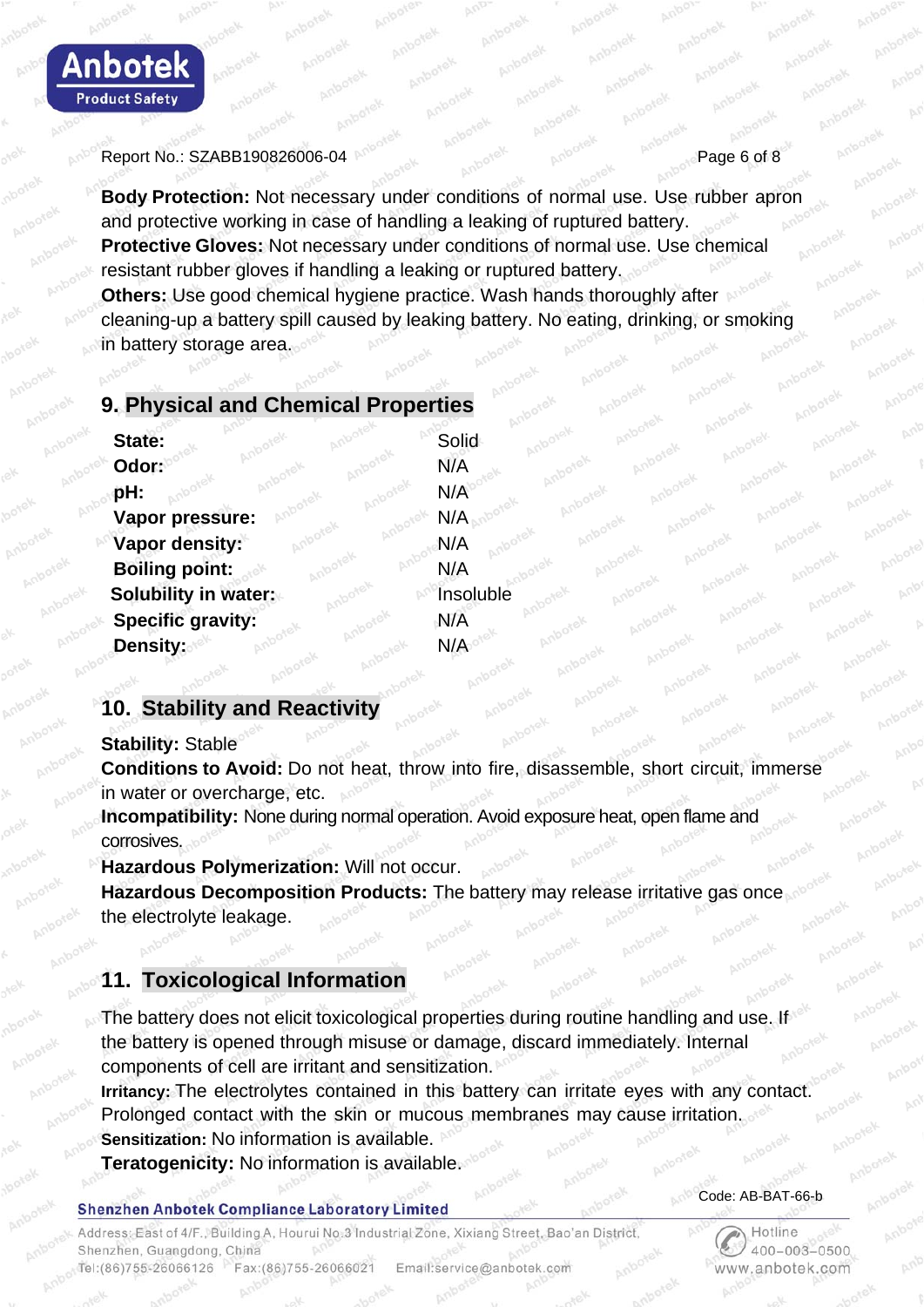

Report No.: SZABB190826006-04 Page 7 of 8

**Carcinogenicity:** No information is available. **Mutagenicity:** No information is available. **Reproductive toxicity:** No information is available.

# **12. Ecological Information**

- 1. When properly used and disposed, the battery does not present environmental hazard.
	- 2. The battery does not contain mercury, cadmium, or lead.
	- 3. Do not let internal components enter marine environment. Avoid releasing to water ways, wastewater or ground water.

# **13. Disposal Considerations**

- 1. Disposal of the battery should be performed by permitted, professional disposal firms knowledgeable in Federal, State or Local requirements of hazardous waste treatment and hazardous waste transportation.
- 2. The battery should be completely discharged prior to disposal and/or the terminals taped or capped to prevent short circuit. When completely discharged it is not considered hazardous.
- 3. The battery contains recyclable materials. Recycling options available in your local area should be considered when disposing of this product, through licensed waste Carrier.

# **14. Transport Information**

According to compliance of regulation PACKING INSTRUCTION 965 ~ 967 OF IATA DGR 60th Edition for transportation, special provision of 230 IMDG (inc Amdt 38-16) and special provision of 230 for ADR. The batteries should be securely packed and protected against short-circuits. Examine whether the package of the containers are integrate and tighten closed before transport. Take in a cargo of them without falling, dropping, and breakage. Prevent collapse of cargo piles. Don't put the goods together with oxidizer and chief food chemicals. The transport vehicle and ship should be cleaned and sterilized before transport. During transport, the vehicle should prevent exposure, rain and high temperature. For stopovers, the vehicle should be away from fire and heat sources. When transported by sea, the assemble place should keep away from bedroom and kitchen, and isolated from the engine room, power and fire source. Under the condition of Road Transportation, the driver should drive in accordance with regulated route, don't stop over in the residential area and congested

#### **Shenzhen Anbotek Compliance Laboratory Limited**

Code: AB-BAT-66-b

Address: East of 4/F., Building A, Hourui No.3 Industrial Zone, Xixiang Street, Bao'an District, Shenzhen, Guangdong, China Email:service@anbotek.com Tel:(86)755-26066126 Fax:(86)755-26066021

Hotline  $400 - 003 - 0500$ www.anbotek.com